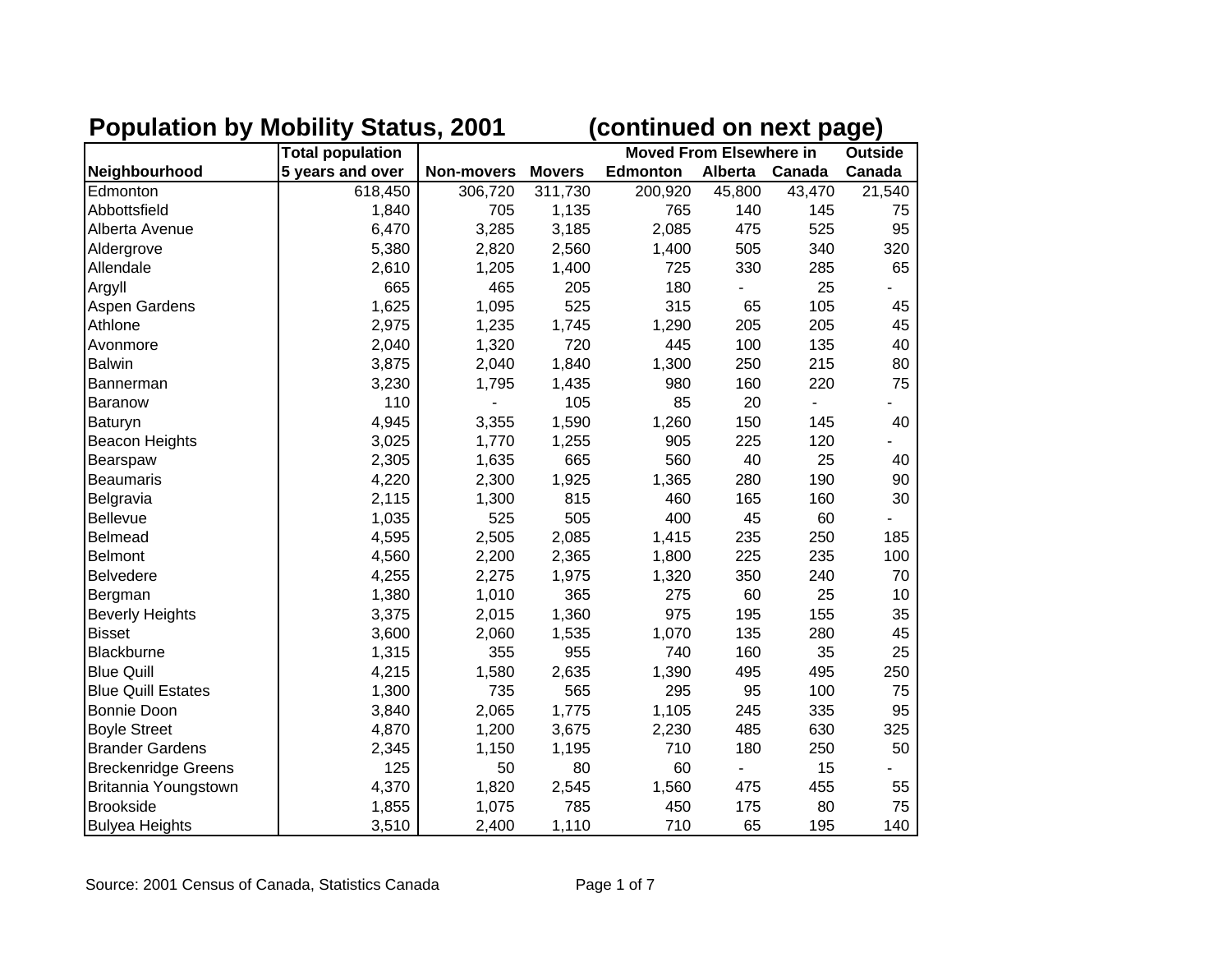|                                | <b>Total population</b> |            |               | <b>Moved From Elsewhere in</b> | <b>Outside</b> |        |        |
|--------------------------------|-------------------------|------------|---------------|--------------------------------|----------------|--------|--------|
| Neighbourhood                  | 5 years and over        | Non-movers | <b>Movers</b> | <b>Edmonton</b>                | Alberta        | Canada | Canada |
| Caernarvon                     | 4,380                   | 2,530      | 1,850         | 1,280                          | 325            | 175    | 70     |
| Calder                         | 3,980                   | 1,980      | 2,000         | 1,370                          | 305            | 275    | 60     |
| Callingwood North              | 2,065                   | 785        | 1,280         | 745                            | 210            | 235    | 90     |
| Callingwood South              | 4,660                   | 825        | 3,840         | 2,070                          | 680            | 755    | 335    |
| Canon Ridge                    | 575                     | 300        | 275           | 180                            | 40             | 45     | 10     |
| Canora                         | 2,950                   | 1,095      | 1,855         | 1,300                          | 260            | 210    | 90     |
| Canossa                        | 945                     | 350        | 590           | 480                            | 60             | 45     | 10     |
| Capilano                       | 2,665                   | 2,005      | 660           | 460                            | 120            | 80     |        |
| Carlisle                       | 3,720                   | 2,125      | 1,590         | 1,130                          | 245            | 130    | 85     |
| <b>Carter Crest</b>            | 2,145                   | 750        | 1,400         | 965                            | 115            | 215    | 100    |
| Casselman                      | 3,280                   | 1,490      | 1,785         | 1,355                          | 190            | 135    | 105    |
| Central McDougall              | 4,365                   | 1,080      | 3,285         | 1,930                          | 385            | 440    | 535    |
| <b>CFB Griesbach</b>           | 1,500                   | 125        | 1,365         | 125                            | 400            | 840    |        |
| <b>Clareview Business Park</b> | 270                     |            | 275           | 155                            | 50             | 60     | 10     |
| <b>Clareview Campus</b>        | 300                     | 55         | 240           | 155                            | 40             | 50     |        |
| Cloverdale                     | 510                     | 255        | 255           | 165                            | 60             | 20     |        |
| <b>Crawford Plains</b>         | 4,580                   | 2,780      | 1,800         | 1,080                          | 290            | 295    | 135    |
| Crestwood                      | 2,360                   | 1,595      | 765           | 610                            | 70             | 70     | 20     |
| Cromdale                       | 1,835                   | 525        | 1,310         | 755                            | 170            | 115    | 265    |
| Cumberland                     | 2,050                   | 710        | 1,340         | 1,040                          | 160            | 100    | 45     |
| Daly Grove                     | 3,785                   | 1,955      | 1,835         | 1,300                          | 185            | 175    | 175    |
| Dechene                        | 1,745                   | 975        | 775           | 580                            | 35             | 100    | 50     |
| Delton                         | 2,030                   | 1,180      | 855           | 660                            | 115            | 70     | 10     |
| Delwood                        | 3,395                   | 2,350      | 1,040         | 815                            | 80             | 90     | 60     |
| Donsdale                       | 185                     | 25         | 155           | 130                            | 10             |        | 25     |
| Dovercourt                     | 2,070                   | 1,350      | 715           | 425                            | 140            | 120    | 35     |
| Downtown                       | 6,025                   | 1,100      | 4,925         | 2,570                          | 925            | 920    | 505    |
| Duggan                         | 4,880                   | 2,510      | 2,370         | 1,390                          | 415            | 290    | 275    |
| Dunluce                        | 6,620                   | 3,480      | 3,135         | 2,045                          | 320            | 580    | 190    |
| Eastwood                       | 4,065                   | 1,400      | 2,665         | 2,010                          | 265            | 315    | 75     |
| Eaux Claires - Belle Rive      | 3,410                   | 500        | 2,910         | 2,375                          | 215            | 190    | 130    |
| Ekota                          | 2,630                   | 1,395      | 1,235         | 805                            | 160            | 165    | 105    |
| Elmwood                        | 2,640                   | 1,275      | 1,365         | 860                            | 195            | 185    | 130    |
| <b>Elmwood Park</b>            | 1,295                   | 600        | 695           | 480                            | 120            | 80     | 10     |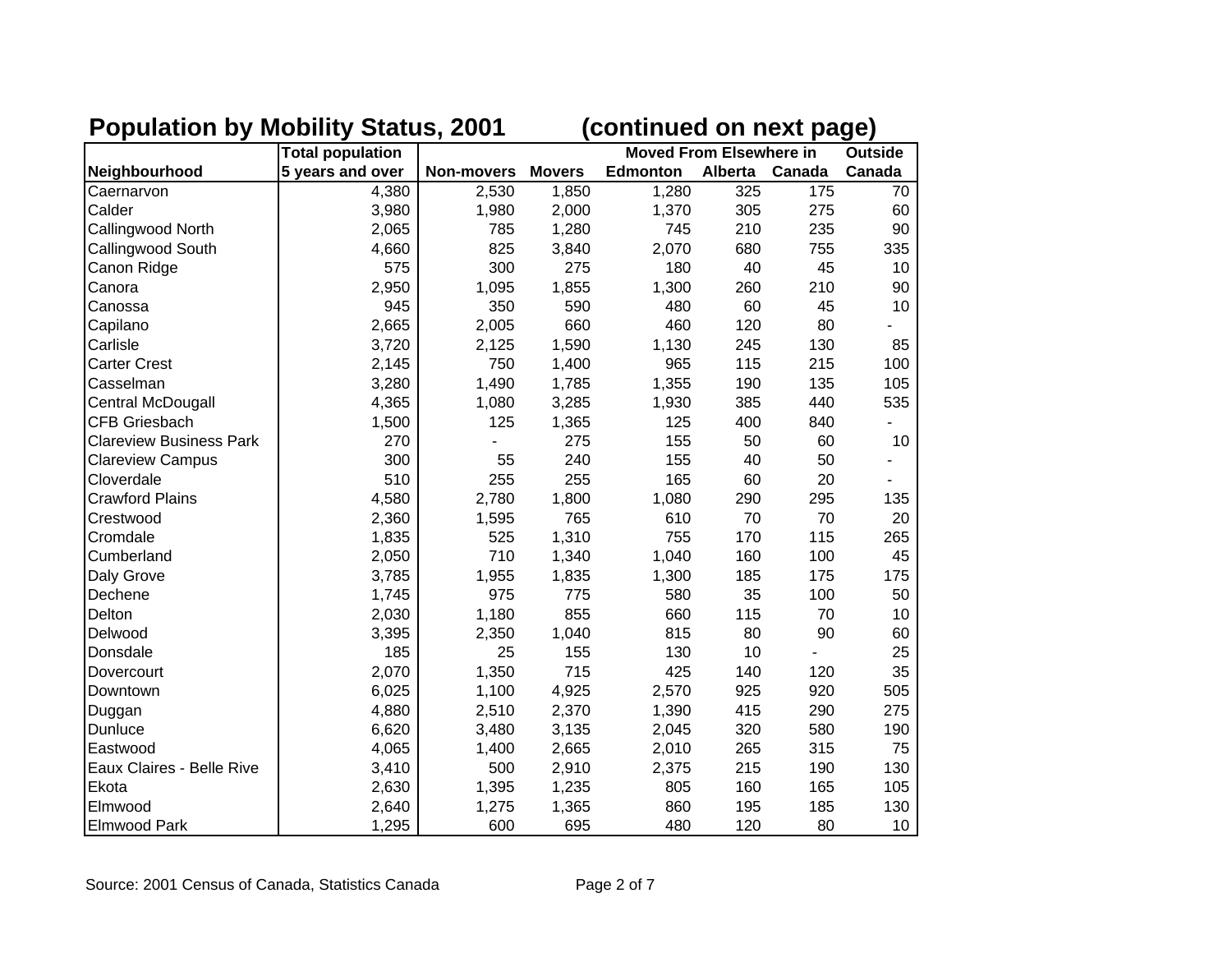|                             | <b>Total population</b> |            |               | <b>Moved From Elsewhere in</b> | <b>Outside</b> |        |        |
|-----------------------------|-------------------------|------------|---------------|--------------------------------|----------------|--------|--------|
| Neighbourhood               | 5 years and over        | Non-movers | <b>Movers</b> | <b>Edmonton</b>                | Alberta        | Canada | Canada |
| Elsinore                    | 1,540                   | 930        | 605           | 495                            | 35             | 40     | 40     |
| <b>Empire Park</b>          | 4,460                   | 1,365      | 3,090         | 1,455                          | 550            | 595    | 490    |
| Ermineskin                  | 4,025                   | 1,215      | 2,805         | 1,790                          | 490            | 325    | 205    |
| Evansdale                   | 5,430                   | 2,860      | 2,570         | 1,780                          | 265            | 275    | 250    |
| Evergreen                   | 1,200                   | 675        | 525           | 375                            | 40             | 105    | 10     |
| <b>Falconer Heights</b>     | 1,525                   | 515        | 1,005         | 750                            | 125            | 125    | 10     |
| <b>Forest Heights</b>       | 3,835                   | 2,100      | 1,730         | 1,070                          | 410            | 195    | 55     |
| Fraser                      | 2,915                   | 1,340      | 1,580         | 1,200                          | 175            | 120    | 85     |
| <b>Fulton Place</b>         | 2,025                   | 1,345      | 675           | 480                            | 80             | 90     | 35     |
| Gariepy                     | 2,125                   | 1,425      | 700           | 435                            | 95             | 100    | 55     |
| Garneau                     | 7,060                   | 1,310      | 5,755         | 2,260                          | 1,315          | 1,175  | 1,000  |
| Glastonbury                 | 440                     |            | 440           | 225                            | 40             | 165    | 15     |
| Glengarry                   | 2,980                   | 1,845      | 1,130         | 865                            | 100            | 130    | 30     |
| Glenora                     | 3,395                   | 1,975      | 1,415         | 850                            | 165            | 305    | 100    |
| Glenwood                    | 4,125                   | 1,935      | 2,200         | 1,450                          | 335            | 310    | 105    |
| Gold Bar                    | 2,705                   | 1,685      | 1,015         | 655                            | 220            | 75     | 65     |
| <b>Grandview Heights</b>    | 955                     | 745        | 210           | 145                            | 30             | 15     | 20     |
| Greenfield                  | 3,785                   | 2,565      | 1,220         | 850                            | 180            | 85     | 110    |
| Greenview                   | 3,095                   | 2,085      | 1,010         | 700                            | 225            | 55     | 35     |
| Grovenor                    | 2,205                   | 1,200      | 1,005         | 700                            | 140            | 120    | 45     |
| Haddow                      | 885                     |            | 885           | 470                            | 50             | 265    | 100    |
| Hairsine                    | 2,550                   | 1,170      | 1,380         | 930                            | 200            | 160    | 85     |
| Hazeldean                   | 2,890                   | 1,565      | 1,325         | 875                            | 260            | 160    | 25     |
| <b>Henderson Estates</b>    | 1,785                   | 800        | 985           | 720                            | 70             | 120    | 75     |
| <b>High Park</b>            | 1,580                   | 1,090      | 490           | 365                            | 25             | 85     | 10     |
| <b>High Park Industrial</b> | 150                     | 30         | 120           | 90                             | 20             | 10     |        |
| Highlands                   | 2,675                   | 1,635      | 1,035         | 670                            | 205            | 125    | 30     |
| <b>Hillview</b>             | 3,775                   | 2,280      | 1,495         | 920                            | 175            | 285    | 125    |
| Hollick Kenyon              | 1,775                   | 920        | 860           | 685                            | 80             | 65     | 35     |
| Holyrood                    | 3,085                   | 1,725      | 1,360         | 900                            | 215            | 220    | 30     |
| Homesteader                 | 3,600                   | 1,690      | 1,910         | 1,345                          | 240            | 170    | 155    |
| Idylwylde                   | 1,665                   | 785        | 880           | 645                            | 80             | 105    | 50     |
| Inglewood                   | 6,205                   | 2,115      | 4,090         | 2,410                          | 735            | 630    | 305    |
| Jackson Heights             | 3,845                   | 2,215      | 1,630         | 1,250                          | 130            | 80     | 170    |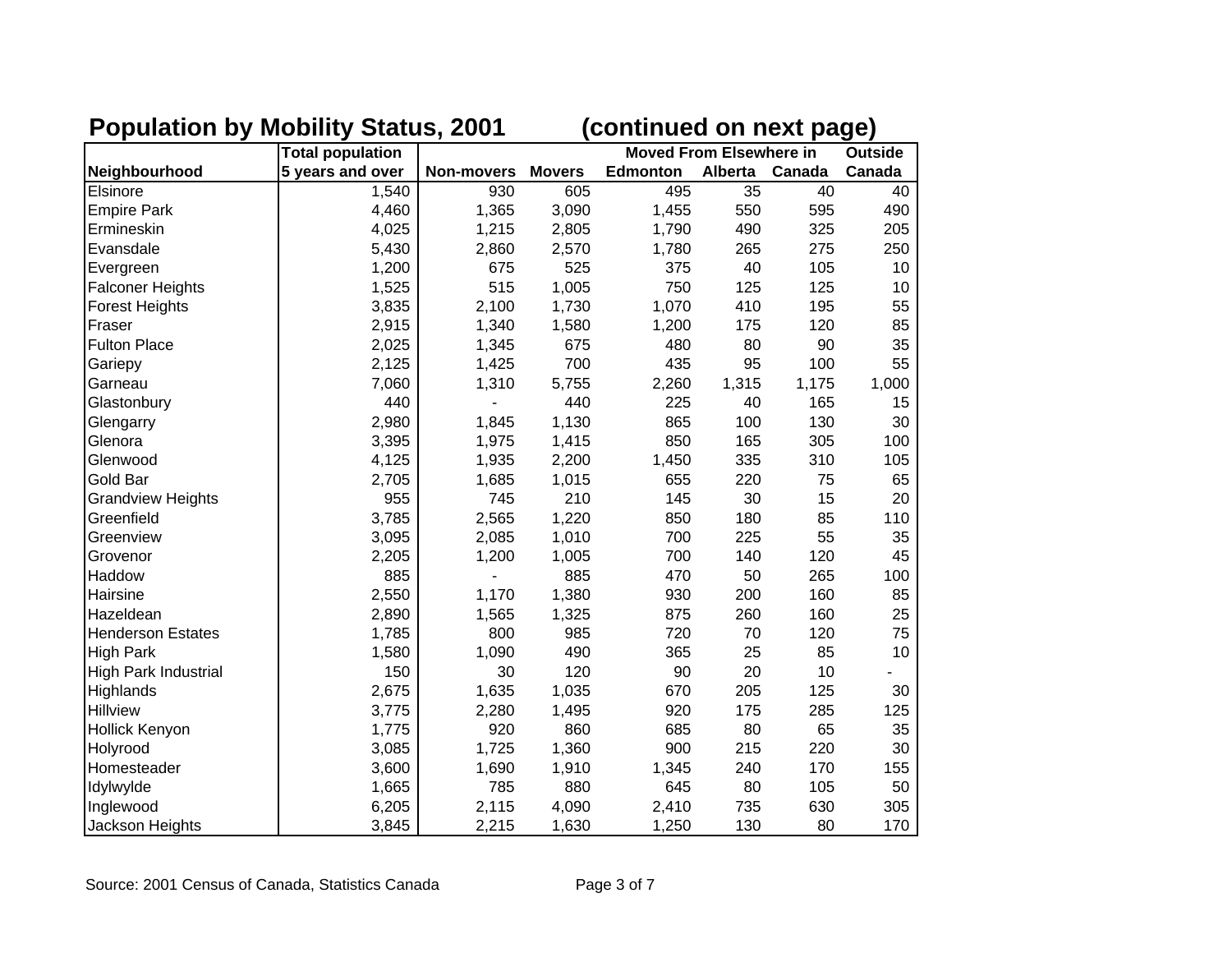|                     | <b>Total population</b> |                   |               | <b>Moved From Elsewhere in</b> | <b>Outside</b> |        |        |
|---------------------|-------------------------|-------------------|---------------|--------------------------------|----------------|--------|--------|
| Neighbourhood       | 5 years and over        | <b>Non-movers</b> | <b>Movers</b> | <b>Edmonton</b>                | <b>Alberta</b> | Canada | Canada |
| Jamieson Place      | 3,315                   | 1,750             | 1,565         | 1,090                          | 200            | 205    | 70     |
| <b>Jasper Park</b>  | 1,765                   | 860               | 905           | 565                            | 145            | 85     | 105    |
| Kameyosek           | 2,405                   | 1,000             | 1,405         | 1,055                          | 65             | 165    | 120    |
| Keheewin            | 2,910                   | 1,805             | 1,100         | 765                            | 175            | 95     | 70     |
| Kenilworth          | 2,530                   | 1,730             | 795           | 535                            | 105            | 100    | 50     |
| Kensington          | 3,560                   | 2,010             | 1,555         | 1,130                          | 235            | 150    | 45     |
| Kernohan            | 3,240                   | 1,855             | 1,385         | 1,020                          | 175            | 155    | 40     |
| Kildare             | 2,560                   | 1,525             | 1,030         | 770                            | 110            | 100    | 55     |
| Kilkenny            | 5,735                   | 2,955             | 2,775         | 1,965                          | 270            | 395    | 145    |
| Killarney           | 3,980                   | 1,815             | 2,165         | 1,475                          | 250            | 295    | 140    |
| King Edward Park    | 4,085                   | 1,710             | 2,370         | 1,385                          | 395            | 440    | 150    |
| Kiniski Gardens     | 6,660                   | 2,885             | 3,775         | 3,085                          | 305            | 265    | 115    |
| <b>Kirkness</b>     | 2,870                   | 1,495             | 1,380         | 900                            | 240            | 210    | 30     |
| Klarvatten          | 1,500                   | 615               | 890           | 655                            | 95             | 120    | 15     |
| La Perle            | 5,060                   | 2,605             | 2,455         | 1,700                          | 390            | 230    | 130    |
| Lago Lindo          | 4,385                   | 2,755             | 1,625         | 1,100                          | 240            | 250    | 40     |
| Lansdowne           | 1,210                   | 655               | 560           | 330                            | 85             | 55     | 95     |
| Larkspur            | 3,605                   | 1,775             | 1,830         | 1,425                          | 105            | 175    | 130    |
| Lauderdale          | 2,725                   | 1,495             | 1,230         | 715                            | 210            | 120    | 180    |
| Laurier Heights     | 2,310                   | 1,730             | 585           | 425                            | 60             | 90     | 10     |
| Lee Ridge           | 2,595                   | 1,405             | 1,190         | 870                            | 115            | 80     | 125    |
| Lendrum Place       | 1,645                   | 1,065             | 580           | 305                            | 55             | 45     | 175    |
| Lorelei             | 4,505                   | 2,655             | 1,845         | 1,290                          | 180            | 225    | 155    |
| Lymburn             | 6,125                   | 3,460             | 2,660         | 1,755                          | 305            | 385    | 210    |
| Lynnwood            | 3,040                   | 1,590             | 1,450         | 835                            | 300            | 240    | 85     |
| <b>Malmo Plains</b> | 2,795                   | 1,515             | 1,275         | 420                            | 95             | 180    | 585    |
| Maple Ridge         | 1,610                   | 640               | 975           | 775                            | 95             | 105    |        |
| <b>Matt Berry</b>   | 2,875                   | 1,875             | 1,000         | 745                            | 90             | 125    | 45     |
| Mayfield            | 2,015                   | 1,435             | 580           | 445                            | 35             | 60     | 35     |
| Mayliewan - Ozerna  | 5,045                   | 2,475             | 2,570         | 1,920                          | 250            | 210    | 190    |
| <b>McCauley</b>     | 3,655                   | 1,560             | 2,095         | 1,560                          | 135            | 225    | 170    |
| McKernan            | 2,265                   | 920               | 1,345         | 585                            | 375            | 240    | 140    |
| Mcleod              | 2,595                   | 1,855             | 735           | 635                            | 35             | 30     | 30     |
| McQueen             | 1,640                   | 1,000             | 635           | 395                            | 90             | 95     | 55     |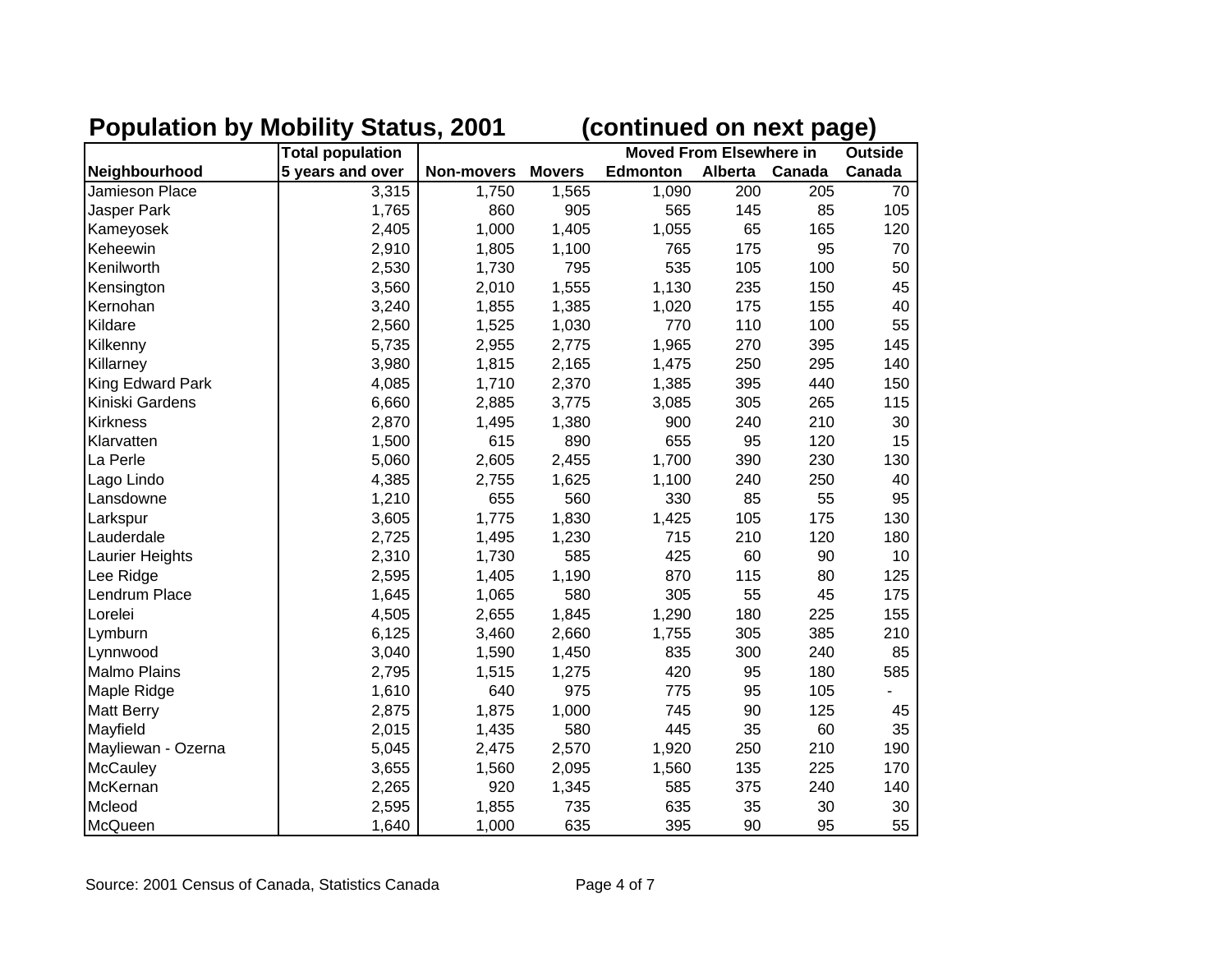|                       | <b>Total population</b> |            |               | <b>Moved From Elsewhere in</b> | <b>Outside</b> |                              |                          |
|-----------------------|-------------------------|------------|---------------|--------------------------------|----------------|------------------------------|--------------------------|
| Neighbourhood         | 5 years and over        | Non-movers | <b>Movers</b> | <b>Edmonton</b>                | Alberta Canada |                              | Canada                   |
| Meadowlark Park       | 2,450                   | 1,530      | 920           | 725                            | 85             | 110                          |                          |
| Meadows Area          | 90                      | 40         | 50            | 45                             |                | ä,                           |                          |
| Menisa                | 2,815                   | 1,795      | 1,025         | 695                            | 140            | 165                          | 30                       |
| Meyokumin             | 3,125                   | 2,060      | 1,065         | 770                            | 125            | 85                           | 80                       |
| Meyonohk              | 3,090                   | 1,810      | 1,280         | 995                            | 105            | 125                          | 50                       |
| <b>Michaels Park</b>  | 2,205                   | 1,315      | 890           | 640                            | 135            | 85                           | 30                       |
| <b>Miller</b>         | 525                     | 15         | 510           | 405                            | 55             | 40                           | 10                       |
| Millwoods Town Centre | 395                     | 105        | 290           | 150                            | 75             | 30                           | 25                       |
| Minchau               | 3,380                   | 1,875      | 1,500         | 1,030                          | 135            | 190                          | 135                      |
| Montrose              | 3,025                   | 1,630      | 1,395         | 985                            | 160            | 235                          | 15                       |
| Newton                | 2,895                   | 1,890      | 1,010         | 765                            | 145            | 80                           | 20                       |
| North Glenora         | 1,825                   | 1,030      | 795           | 505                            | 195            | 95                           |                          |
| Northmount            | 3,105                   | 1,965      | 1,145         | 765                            | 175            | 135                          | 75                       |
| Ogilvie Ridge         | 1,410                   | 1,115      | 295           | 230                            |                | 50                           | 20                       |
| Oleskiw               | 3,015                   | 2,090      | 925           | 595                            | 110            | 180                          | 40                       |
| Oliver                | 15,080                  | 4,190      | 10,895        | 6,550                          | 2,020          | 1,710                        | 620                      |
| <b>Ormsby Place</b>   | 5,070                   | 2,480      | 2,590         | 1,610                          | 375            | 375                          | 235                      |
| Ottewell              | 5,655                   | 4,145      | 1,510         | 1,070                          | 175            | 190                          | 75                       |
| Overlanders           | 2,845                   | 1,095      | 1,745         | 1,060                          | 230            | 360                          | 100                      |
| Oxford                | 1,745                   | 1,080      | 670           | 565                            | 55             | 35                           | 10                       |
| Parkallen             | 2,095                   | 915        | 1,185         | 650                            | 225            | 210                          | 95                       |
| Parkdale              | 3,090                   | 1,500      | 1,585         | 1,070                          | 250            | 215                          | 55                       |
| Parkview              | 3,160                   | 1,940      | 1,215         | 835                            | 155            | 165                          | 60                       |
| Patricia Heights      | 1,660                   | 715        | 950           | 530                            | 150            | 215                          | 55                       |
| Pembina               | 200                     | 10         | 190           | 180                            |                |                              | 10                       |
| Place La Rue          | 165                     | 70         | 95            | 50                             | 40             |                              |                          |
| Pleasantview          | 3,555                   | 1,740      | 1,810         | 1,045                          | 250            | 260                          | 260                      |
| Pollard Meadows       | 4,405                   | 2,055      | 2,355         | 1,505                          | 315            | 230                          | 305                      |
| <b>Potter Greens</b>  | 1,825                   | 660        | 1,160         | 755                            | 215            | 130                          | 55                       |
| <b>Prince Charles</b> | 1,250                   | 615        | 635           | 425                            | 140            | 65                           |                          |
| <b>Prince Rupert</b>  | 1,175                   | 425        | 750           | 530                            | 130            | 60                           | 30                       |
| Queen Alexandra       | 4,210                   | 1,255      | 2,955         | 1,620                          | 520            | 575                          | 240                      |
| Queen Mary Park       | 6,115                   | 1,800      | 4,310         | 2,095                          | 1,085          | 735                          | 405                      |
| Quesnell Heights      | 390                     | 370        | 20            | 20                             |                | $\qquad \qquad \blacksquare$ | $\overline{\phantom{0}}$ |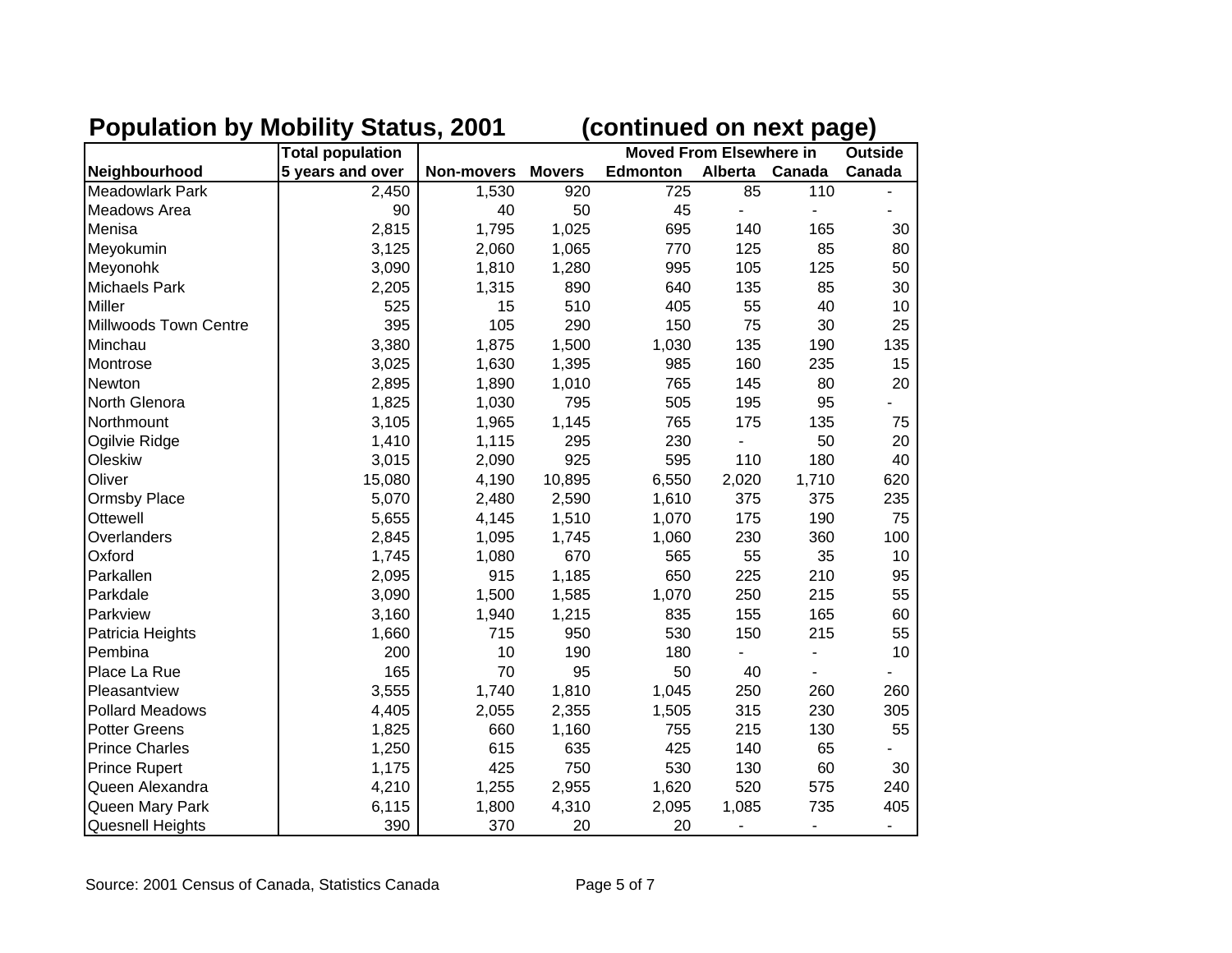|                           | <b>Total population</b> |                   |               | <b>Moved From Elsewhere in</b> | <b>Outside</b> |        |                 |
|---------------------------|-------------------------|-------------------|---------------|--------------------------------|----------------|--------|-----------------|
| Neighbourhood             | 5 years and over        | <b>Non-movers</b> | <b>Movers</b> | <b>Edmonton</b>                | <b>Alberta</b> | Canada | Canada          |
| <b>Ramsay Heights</b>     | 3,300                   | 1,905             | 1,390         | 640                            | 295            | 270    | 190             |
| Rhatigan Ridge            | 3,730                   | 2,390             | 1,345         | 730                            | 130            | 330    | 155             |
| Richfield                 | 3,205                   | 1,555             | 1,655         | 1,160                          | 190            | 165    | 140             |
| <b>Rideau Park</b>        | 1,300                   | 695               | 610           | 410                            | 110            | 30     | 50              |
| Rio Terrace               | 1,320                   | 945               | 375           | 240                            | 40             | 65     | 25              |
| Ritchie                   | 3,660                   | 1,500             | 2,155         | 1,330                          | 360            | 345    | 120             |
| Riverdale                 | 1,410                   | 625               | 785           | 405                            | 215            | 120    | 45              |
| Rossdale                  | 790                     | 225               | 565           | 380                            | 90             | 65     | 30              |
| Rosslyn                   | 2,605                   | 1,685             | 920           | 575                            | 170            | 150    | 25              |
| Royal Gardens             | 3,255                   | 1,445             | 1,815         | 1,120                          | 250            | 285    | 160             |
| <b>Rundle Heights</b>     | 3,265                   | 1,255             | 2,010         | 1,480                          | 260            | 235    | 35              |
| Rural NE - Horse Hill     | 280                     | 185               | 100           | 90                             | 10             | 10     |                 |
| Rural NE - North Sturgeon | 260                     | 200               | 60            | 35                             |                |        | 15              |
| Rural NE - South Sturgeon | 290                     | 200               | 85            | 75                             |                | 10     |                 |
| <b>Rural South East</b>   | 335                     | 275               | 60            | 40                             | 15             |        |                 |
| <b>Rural South West</b>   | 690                     | 340               | 350           | 185                            | 115            | 15     | 35              |
| <b>Rural West</b>         | 605                     | 380               | 225           | 130                            | 70             |        | 25              |
| Rural West Big Lake       | 310                     | 175               | 130           | 85                             | 15             | 10     | 25              |
| Sakaw                     | 4,225                   | 2,485             | 1,740         | 1,120                          | 230            | 195    | 190             |
| Satoo                     | 3,595                   | 2,100             | 1,495         | 1,000                          | 225            | 195    | 65              |
| Sherbrooke                | 2,450                   | 1,095             | 1,355         | 755                            | 325            | 165    | 110             |
| Sherwood                  | 1,340                   | 680               | 670           | 470                            | 100            | 75     | 20              |
| <b>Sifton Park</b>        | 2,095                   | 900               | 1,200         | 795                            | 220            | 110    | 70              |
| Skyrattler                | 2,100                   | 920               | 1,175         | 640                            | 225            | 260    | 55              |
| Spruce Avenue             | 1,700                   | 660               | 1,035         | 505                            | 220            | 195    | 110             |
| Steinhauer                | 2,215                   | 1,430             | 790           | 435                            | 95             | 120    | 135             |
| Strathcona                | 8,410                   | 2,735             | 5,680         | 3,125                          | 1,090          | 1,035  | 425             |
| Strathearn                | 2,515                   | 1,155             | 1,355         | 950                            | 195            | 125    | 85              |
| Summerlea                 | 1,620                   | 795               | 820           | 540                            | 155            | 105    | 20              |
| <b>Sweet Grass</b>        | 2,605                   | 1,365             | 1,240         | 790                            | 155            | 180    | 115             |
| Tawa                      | 1,405                   | 560               | 850           | 490                            | 135            | 165    | 55              |
| Terra Losa                | 1,545                   | 575               | 970           | 605                            | 230            | 95     | 35              |
| <b>Terrace Heights</b>    | 2,060                   | 1,075             | 990           | 690                            | 70             | 175    | 55              |
| <b>Terwillegar Towne</b>  | 805                     | 10                | 805           | 575                            | 135            | 85     | 10 <sup>1</sup> |